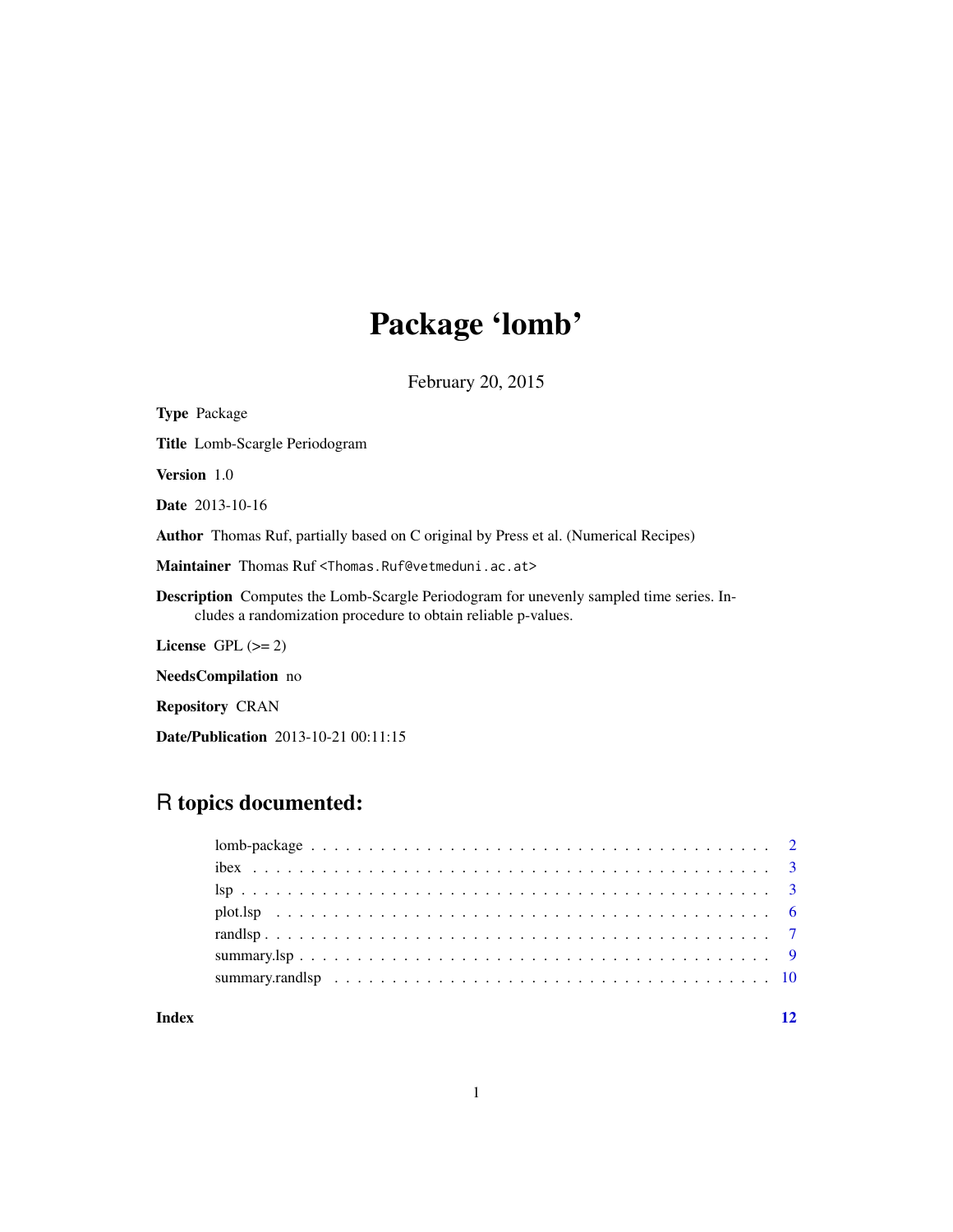<span id="page-1-0"></span>

#### Description

The Lomb-Scargle periodogram is the most wideley used method to detect even weak periodoc components in unequally sampled time series. It can also be used for equally sampled time series.

#### Details

| lomb       |
|------------|
| Package    |
| $1.0 - 0$  |
| 2013-10-16 |
| $GPI - 2$  |
|            |

Function [lsp](#page-2-1) computes the Lomb-Scargle periodogram for unevenly sampled times series (e.g., series with missing data). P-values for the highest peak in the periodogram are computed from the exponential distribution. Alternatively, function [randlsp](#page-6-1) computes a p-value for the largest peak in the periodogram by repeatedly randomising the time-series sequence. Both functions allow setting the range of frequencies to be inspected, as well as the stepsize (oversampling factor) used for frequency scanning.

#### Author(s)

Thomas Ruf Department of Integrative Biology and Evolution, University of Veterinary Medicine, Vienna, Austria Maintainer: Thomas Ruf <thomas.ruf@vetmeduni.ac.at>

### References

Ruf, T. (1999) The Lomb-Scargle Periodogram in Biological Rhythm Research: Analysis of Incomplete and Unequally Spaced Time-Series. *Biological Rhythm Research* 30: 178–201

#### See Also

Other versions of the Lomb-Scargle periodogram are implemented in packages cts ([spec.ls](#page-0-0)) and nlts ([spec.lomb](#page-0-0))

#### Examples

data(lynx) lsp(lynx)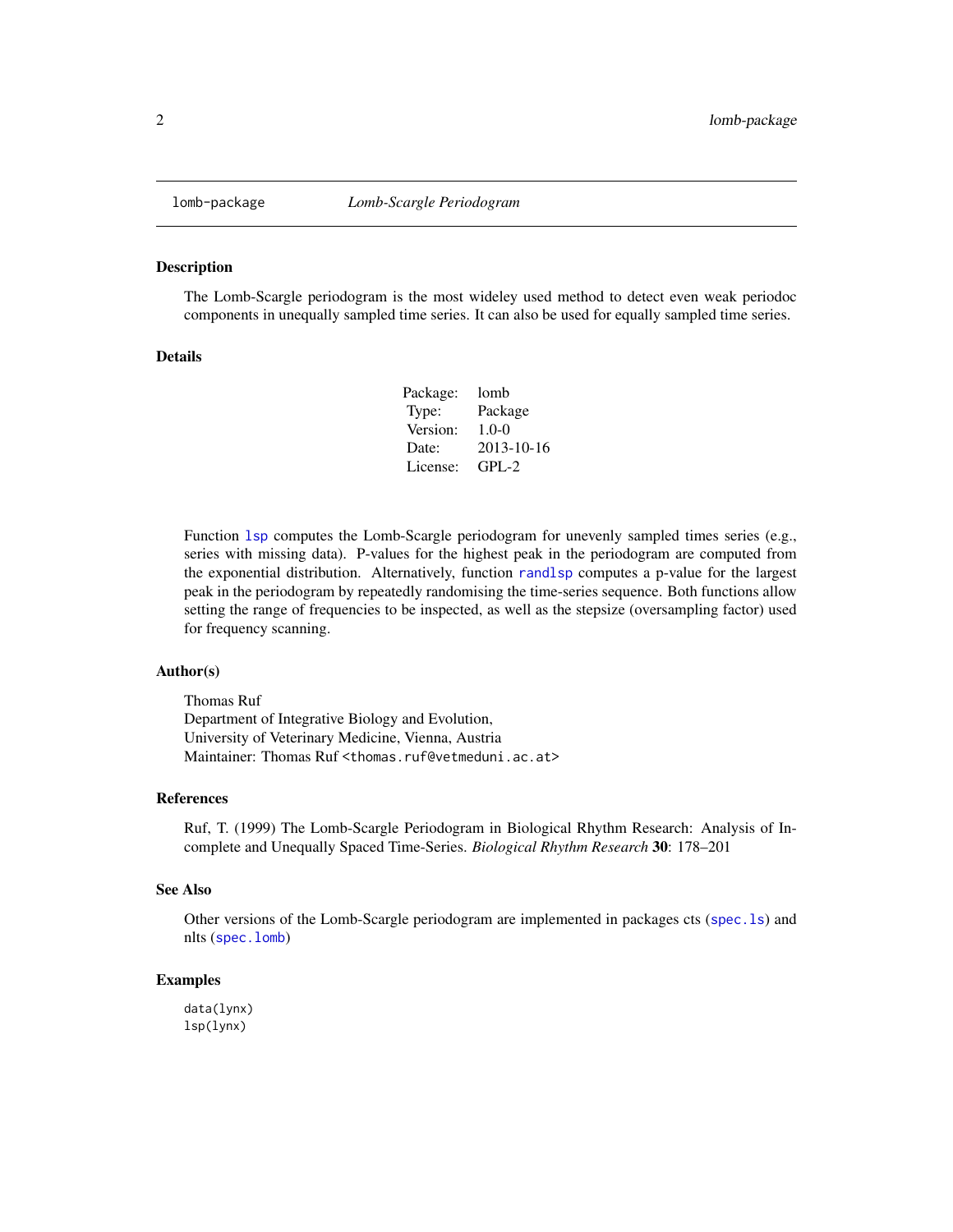<span id="page-2-0"></span>

# Description

Telemetric measurements of rumen temperature in a free-living alpine ibex (*Capra ibex*) measured at unequal time intervals.

# Usage

data(ibex)

# Format

A data frame with 1201 observations on 3 variables.

date a character variable giving date and time of measurements.

hours a numerical variable giving hours elapsed since the first measurement.

temp a numerical variable giving rumen (stomach) temperature in degrees Celsius.

## Source

A subset of data from Signer, C., Ruf, T., Arnold, W. (2011) *Functional Ecology* 25: 537-547.

# Examples

```
data(ibex)
datetime <- as.POSIXlt(ibex$date)
plot(datetime,ibex$temp,pch=19,cex=0.3)
```
<span id="page-2-1"></span>

lsp *Lomb-Scargle Periodogram*

#### Description

Computes the Lomb-Scargle periodogram for a time series with irregular (or regular) sampling intervals. Allows selecting a frequency range to be inspected, as well as the spacing of frequencies scanned.

#### Usage

```
lsp(x, times = NULL, from = NULL, to = NULL, type = c("frequency", "period"),
   ofac = 1, alpha = 0.01, plot = TRUE, ...)
```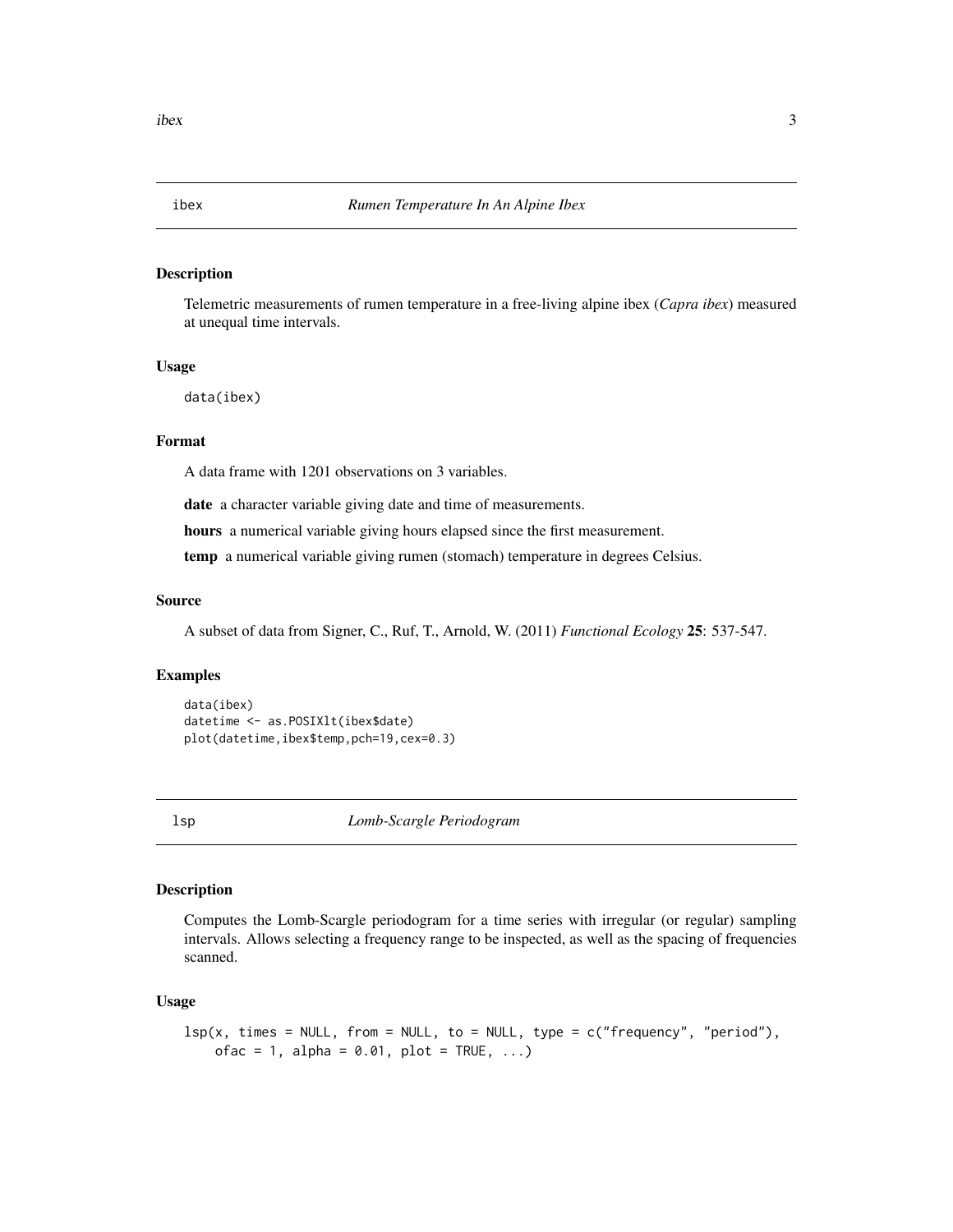# <span id="page-3-0"></span>Arguments

| $\times$ | The data to be analysed. x can be either a two-column numerical dataframe or<br>matrix, with sampling times in columnn 1 and measurements in column 2, a<br>single numerical vector containing measurements, or a single vector ts object<br>(which will be converted to a numerical vector). |
|----------|-----------------------------------------------------------------------------------------------------------------------------------------------------------------------------------------------------------------------------------------------------------------------------------------------|
| times    | If $x$ is a single vector, times can be provided as a numerical vector of equal<br>length containing sampling times. If x is a vector and times is NULL, the data<br>are assumed to be equally sampled and times is set to 1:length $(x)$ .                                                   |
| from     | The starting frequency (or period, depending on type) to begin scanning for<br>periodic components.                                                                                                                                                                                           |
| to       | The highest frequency (or period, depending on type) to scan.                                                                                                                                                                                                                                 |
| type     | Either "frequency" (the default) or "period". Determines the type of the peri-<br>odogram x-axis.                                                                                                                                                                                             |
| ofac     | The oversampling factor. Must be an integer >=1. Larger values of ofac lead<br>to finer scanning of frequencies but may be time-consuming for large datasets<br>and/or large frequency ranges (fromto).                                                                                       |
| alpha    | The significance level. The periodogram plot shows a horizontal dashed line.<br>Periodogram peaks exceeding this line can be considered significant at alpha.<br>Defaults to 0.01. Only used if plot=TRUE.                                                                                    |
| plot     | Logical. If plot=TRUE the periodogram is plotted.                                                                                                                                                                                                                                             |
| .        | Further graphical parameters affecting the periodogram plot.                                                                                                                                                                                                                                  |
|          |                                                                                                                                                                                                                                                                                               |

# Details

The p-value for the significance of the largest peak in the periodogram is computed from the exponential distribution, as outlined in Press et al. (1994), see below. For a more robust - but potentially time-consuming estimation of p-values see [randlsp](#page-6-1).

Significance levels in both lsp and [randlsp](#page-6-1) increase with the number of frequencies inspected. Therefore, if the frequency-range of interest can be narrowed down *a priori*, use arguments "from" and "to" to do so.

# Value

A named list with the following components:

| scanned | A vector containing the frequencies/periods scanned.                                        |
|---------|---------------------------------------------------------------------------------------------|
| power   | A vector containing the normalised power corresponding to scanned frequen-<br>cies/periods. |
| data    | Names of the data vectors analysed.                                                         |
| n       | The length of the data vector.                                                              |
| type    | The periodogram type used, either "frequency" or "period".                                  |
| ofac    | The oversampling factor used.                                                               |
| n.out   | The length of the output (powers). This can be $>n$ if of ac $>1$ .                         |
| alpha   | The false alarm probability used.                                                           |
|         |                                                                                             |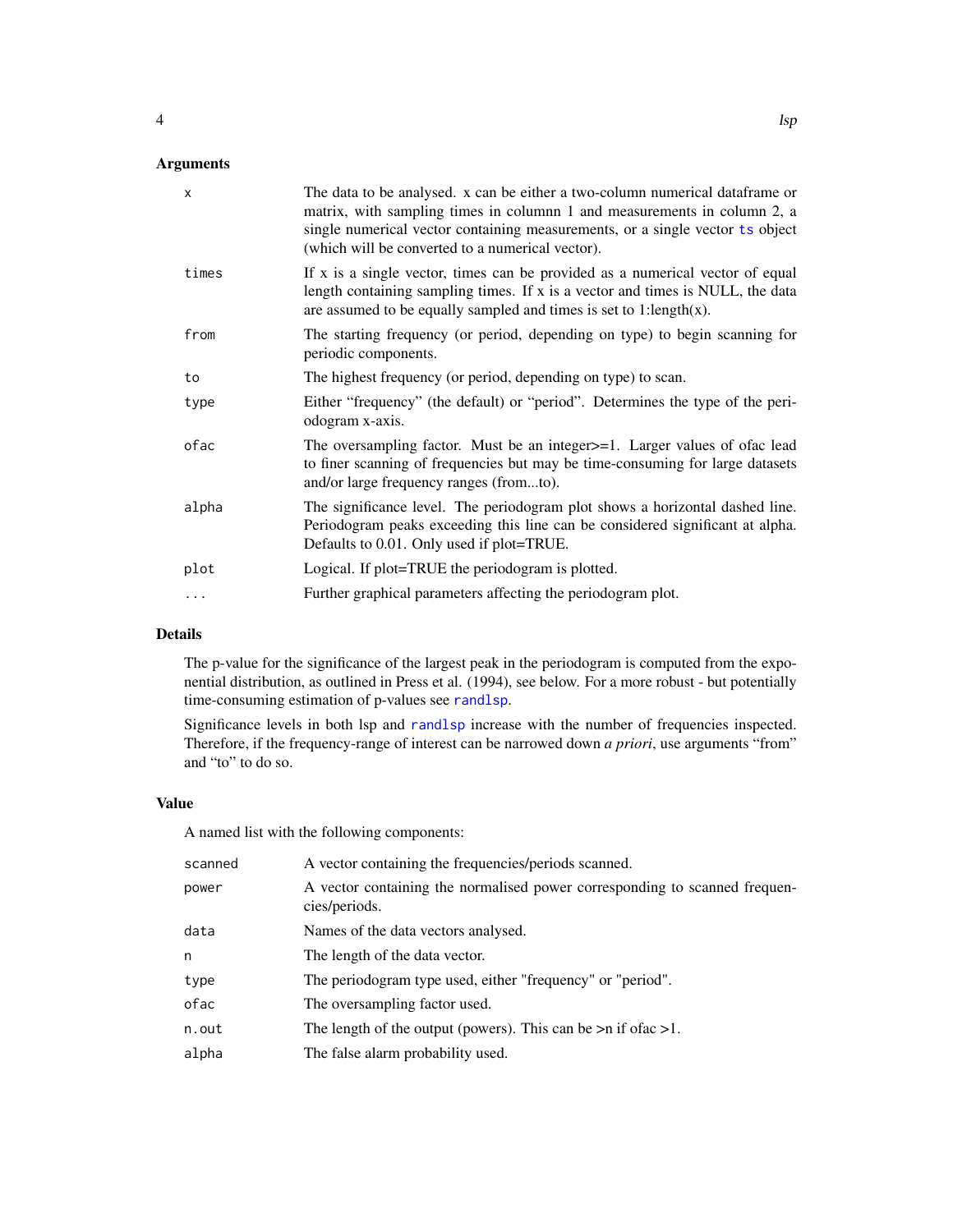<span id="page-4-0"></span>

| sig.level | Powers $>$ sig. level can be considered significant peaks at $p$ =alpha. |
|-----------|--------------------------------------------------------------------------|
| peak      | The maximum power in the frequency/period interval inspected.            |
| peak.at   | The frequency/period at which the maximum peak occurred.                 |
| p.value   | The probability that the maximum peak occurred by chance.                |

#### Note

For a description of the properties of the Lomb-Scargle Periodogram, its computation and comparsion with other methods see Ruf, T. (1999). Function lsp uses the algorithm given by Press et al (1994). The Lomb-Scargle Periodogram was originaly proposed by Lomb N.R. (1976) and furher extended by Scargle J.D. (1982).

#### Author(s)

Thomas Ruf <thomas.ruf@vetmeduni.ac.at>based on code by Press et al (1994).

#### References

Lomb N.R. (1976) Least-squares frequency analysis of unequally spaced data. *Astrophysics and Space Science* 39:447–462

Press W.H., Teukolsky S.A., Vetterling S.T., Flannery, B.P. (1994) *Numerical recipes in C: the art of scientific computing.*2nd edition. Cambridge University Press, Cambridge, 994pp.

Ruf, T. (1999) The Lomb-Scargle Periodogram in Biological Rhythm Research: Analysis of Incomplete and Unequally Spaced Time-Series. *Biological Rhythm Research* 30: 178–201.

Scargle J.D. (1982) Studies in astronomical time series. II. Statistical aspects of spectral analysis of unevenly spaced data. *The Astrophysical Journal* 302: 757–763.

#### See Also

[randlsp](#page-6-1) [summary.lsp](#page-8-1)

#### Examples

```
# ibex contains an unevenly sampled time series
data(ibex)
lsp(ibex[2:3],)
lsp(ibex$temp,times=ibex$hours,type='period',ofac=5)
# lynx contains evenly sampled data
lsp(lynx)
lynx.spec <- lsp(lynx,type='period',from=2,to=20,ofac=5)
```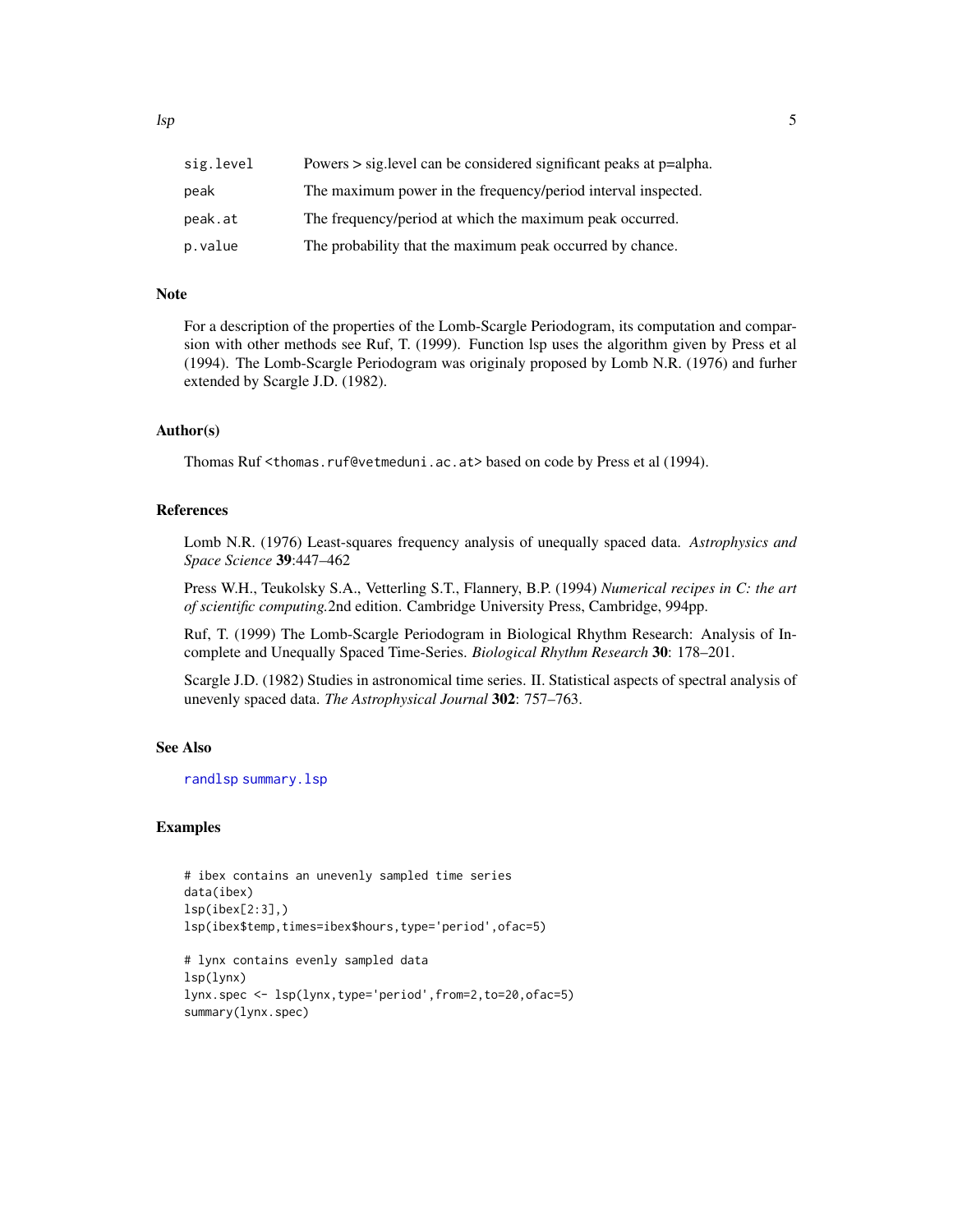<span id="page-5-0"></span>

# Description

Plots the normalised power as a function of frequency (or period, depending on type in function lsp).

#### Usage

```
## S3 method for class 'lsp'
plot(x, type = "l", main = "Lomb-Scargle Periodogram", xlab = NULL,ylab = "normalised power", level = TRUE, log = NULL, ...)
```
#### Arguments

| x        | Object of class lsp as returned from function lsp.                                                                                                   |
|----------|------------------------------------------------------------------------------------------------------------------------------------------------------|
| type     | Character indicating the type of plotting. Any of the types as in plot.default.                                                                      |
| main     | Character. Main title of the periodogram plot. Defaults to "Lomb-Sargle Peri-<br>odogram".                                                           |
| xlab     | Character. X-axis label of the periodogram plot.                                                                                                     |
| ylab     | Character. Y-axis label of the periodogram plot.                                                                                                     |
| level    | Logical. If TRUE, the siginificance level is displayed as a dashed line.                                                                             |
| log      | By default, periodgrams of type="period" are shown with a log x-axis. If desired<br>otherwise, use $log=$ "" to define $log-axis$ as in plot default |
| $\cdots$ | Additional graphics parameters                                                                                                                       |
|          |                                                                                                                                                      |

#### Details

Usually, this function is only called by function lsp. It maybe called by the user for some control of the ouput. For better control, plot results from lsp (\$scanned, \$power) as desired.

#### Value

Invisibly returns the object of class lsp it is called with.

#### Author(s)

Thomas Ruf <thomas.ruf@vetmeduni.ac.at>

# See Also

[lsp](#page-2-1)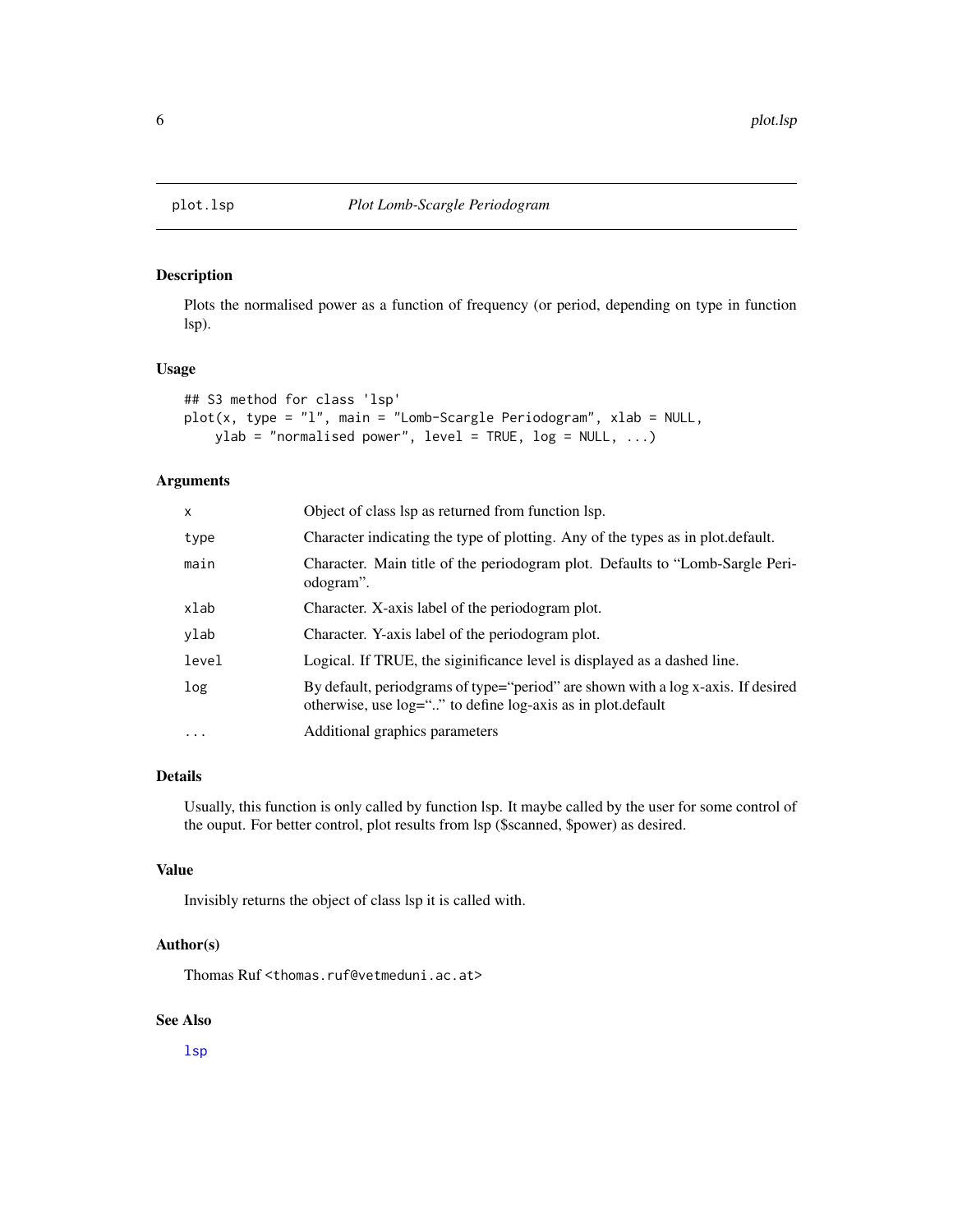#### <span id="page-6-0"></span>randlsp **7**

# Examples

```
data(ibex)
ibex.spec <- lsp(ibex[,2:3],type='period',from=12,to=36,ofac=10, plot=FALSE)
op <- par(pch=16)
plot.lsp(ibex.spec, main="Periodogram of daily rhythms of Tb in Capra ibex",
   cex.lab=1.3,log="", type="b",level=FALSE,xaxt="n")
axis(side=1,at=seq(12,36,by=6))
par(op)
```
<span id="page-6-1"></span>randlsp *Randomise Lomb-Scargle Periodogram*

#### Description

randlsp is used to obtain robust p-values for the significance of the largest peak in a Lomb-Scargle periodogram by randomisation. The data sequence is scrambled repeatedly and the probability of random peaks reaching or exceeding the peak in the original (unscrambled) periodogram is computed.

# Usage

```
randlsp(repeats=1000, x, times = NULL, from = NULL, to = NULL,
   type = c("frequency", "period"), of ac = 1, alpha = 0.01,plot = TRUE, trace = TRUE, ...)
```
### Arguments

| repeats | An integer determining the number of repeated randomisations. Large numbers<br>$(>=1000)$ are better but can make the procedure time-consuming.                                                                                                                                                |
|---------|------------------------------------------------------------------------------------------------------------------------------------------------------------------------------------------------------------------------------------------------------------------------------------------------|
| x       | The data to be analysed. x can be either a two-column numerical data frame or<br>matrix, with sampling times in columnn 1 and measurements in column 2, a<br>single numerical vector containing measurements, or a single vector ts object<br>(which will be converted to a numerical vector). |
| times   | If x is a single vector, times can be provided as a numerical vector of equal<br>length containing sampling times. If x is a vector and times is NULL, the data<br>are assumed to be equally sampled and times is set to 1:length $(x)$ .                                                      |
| from    | The starting frequency (or period, depending on type) to begin scanning for<br>periodic components.                                                                                                                                                                                            |
| to      | The highest frequency (or period, depending on type) to scan.                                                                                                                                                                                                                                  |
| type    | Either "frequency" (the default) or "period". Determines the type of the peri-<br>odogram x-axis.                                                                                                                                                                                              |
| ofac    | The oversampling factor. Must be an integer $>=1$ . Larger values of ofac lead<br>to finer scanning of frequencies but may be time-consuming for large datasets<br>and/or large frequency ranges (fromto).                                                                                     |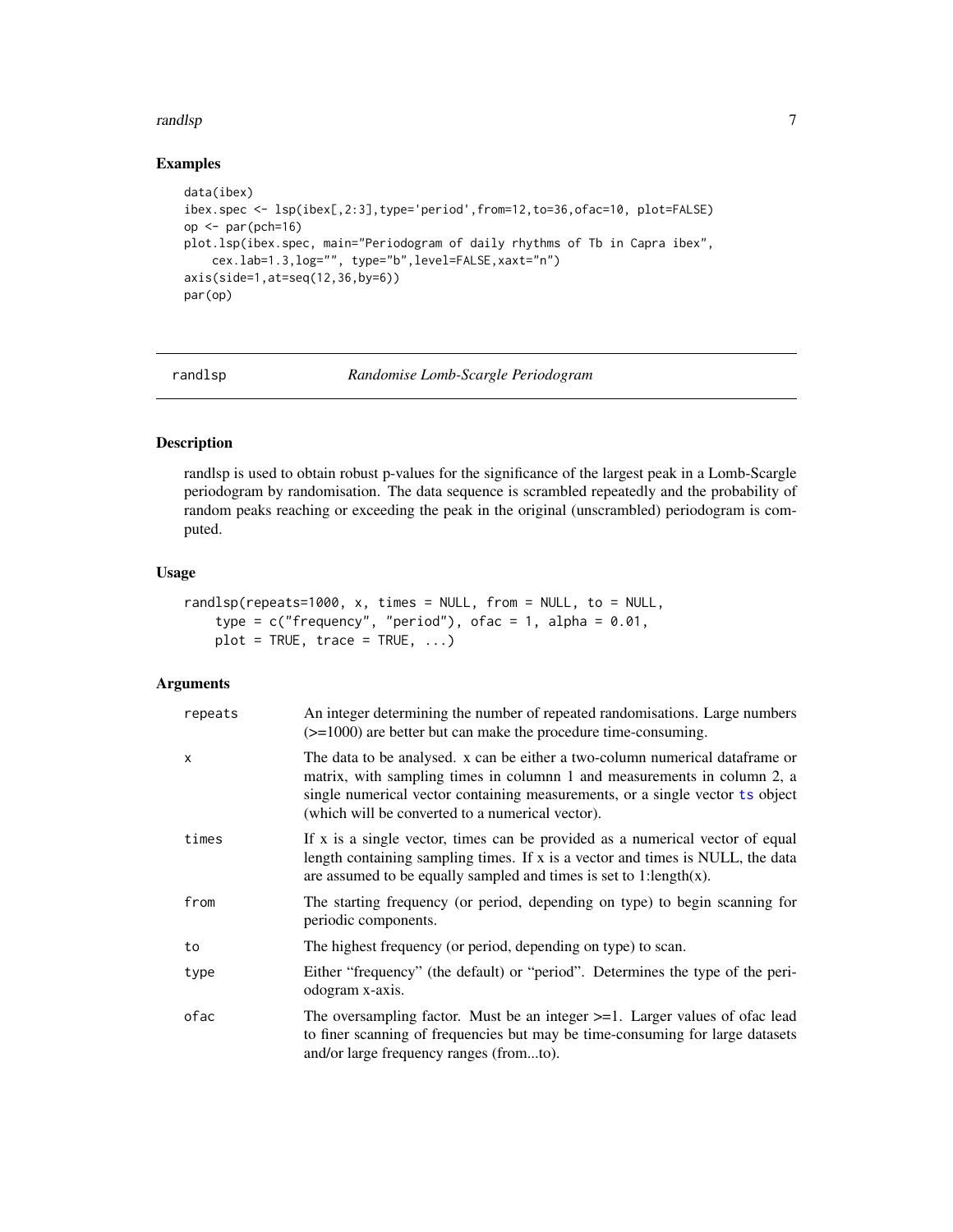<span id="page-7-0"></span>

| alpha | The significance level. The periodogram plot shows a horizontal dashed line.<br>Periodogram peaks exceeding this line can be considered significant at alpha.<br>Defaults to 0.01. Only used if plot=TRUE.                                                                        |
|-------|-----------------------------------------------------------------------------------------------------------------------------------------------------------------------------------------------------------------------------------------------------------------------------------|
| plot  | Logical. If TRUE, two plots are displayed (i) The periodogram of the orig-<br>inal (unscrambled) data (ii) A histogram of peaks occuring by chance during<br>sequence randomisation. A vertical line is drawn at the height of the peak in a<br>periodogram of the original data. |
| trace | Logical. If TRUE, information about the progress of the randomisation proce-<br>dure is printed during the running of randlsp.                                                                                                                                                    |
| .     | Additional graphical parameters affecting the histogram plot.                                                                                                                                                                                                                     |

# Details

Function randlsp preserves the actual measurement intervals, which may affect the periodogram (see Nemec & Nemec 1985, below). Hence, this is a conservative randomisation procedure.

P-values from both randlsp and [lsp](#page-2-1) increase with the number of frequencies inspected. Therefore, if the frequency-range of interest can be narrowed down *a priori*, use arguments "from" and "to" to do so.

# Value

A named list with the following items:

| scanned      | A vector containing the frequencies/periods scanned.                                                                   |
|--------------|------------------------------------------------------------------------------------------------------------------------|
| power        | A vector containing the normalised power corresponding to scanned frequen-<br>cies/periods.                            |
| data         | Names of the data vectors analysed.                                                                                    |
| n            | The length of the data vector.                                                                                         |
| type         | The periodogram type used, either "frequency" or "period".                                                             |
| ofac         | The oversampling factor used.                                                                                          |
| n.out        | The length of the output (powers). This can be $>n$ if of ac $>1$ .                                                    |
| peak         | The maximum power in the frequency/period interval inspected.                                                          |
| peak.at      | The frequency/period at which the maximum peak occurred.                                                               |
| random.peaks | A vector of peaks (with length=repeats) of maximum power values computed<br>from randomised data.                      |
| repeats      | The number of randomisations.                                                                                          |
| p.value      | The probability that the peak in the original data occurred by chance, computed<br>from randomising the data sequence. |

# Author(s)

Thomas Ruf <thomas.ruf@vetmeduni.ac.at>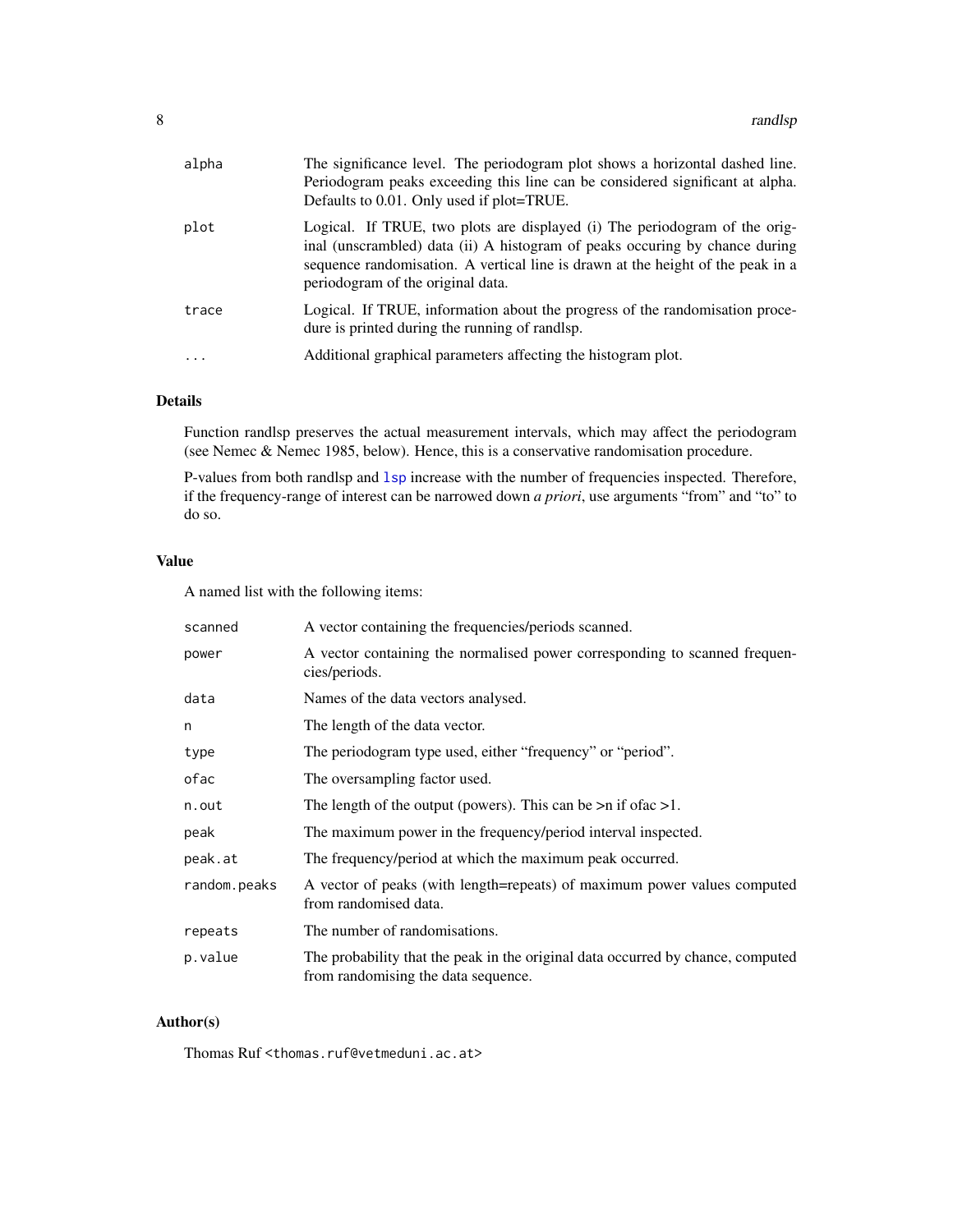# <span id="page-8-0"></span>summary.lsp 9

# References

Nemec A.F.L, Nemec J.M. (1985) A test of significance for periods derived using phase-dispersionmiminimization techniques. *The Astronomical Journal* 90:2317–2320

# See Also

[lsp](#page-2-1)

# Examples

```
data(lynx)
set.seed(444)
rand.times <- sample(1:length(lynx),30) # select a random vector of sampling times
randlsp(1000,lynx[rand.times],times=rand.times)
```
<span id="page-8-1"></span>summary.lsp *Summarise Lomb-Scargle Periodogram Results*

# Description

Summary method for class lsp.

#### Usage

## S3 method for class 'lsp' summary(object,...)

#### Arguments

| object   | an object of class lsp.                     |
|----------|---------------------------------------------|
| $\cdots$ | currently, no other arguments are required. |

# Value

summary.lsp returns a one column data.frame with results from function lsp. Row names and contents are as follows:

| Time                | Name of the sampling time variable.                                  |
|---------------------|----------------------------------------------------------------------|
| Data                | Name of the measured variable.                                       |
| Type                | either "frequency" or "period".                                      |
| Oversampling factor |                                                                      |
|                     | The degee of oversampling $(\geq=1)$ .                               |
| From                | The lowest frequency (or period, depending on type) inspected.       |
| To                  | The highest frequency (or period, depending on type) inspected.      |
| # frequencies       | The number of frequencies (or periods, depending on type) inspected. |
| PNmax               | The peak normalised power in the periodogram.                        |
|                     |                                                                      |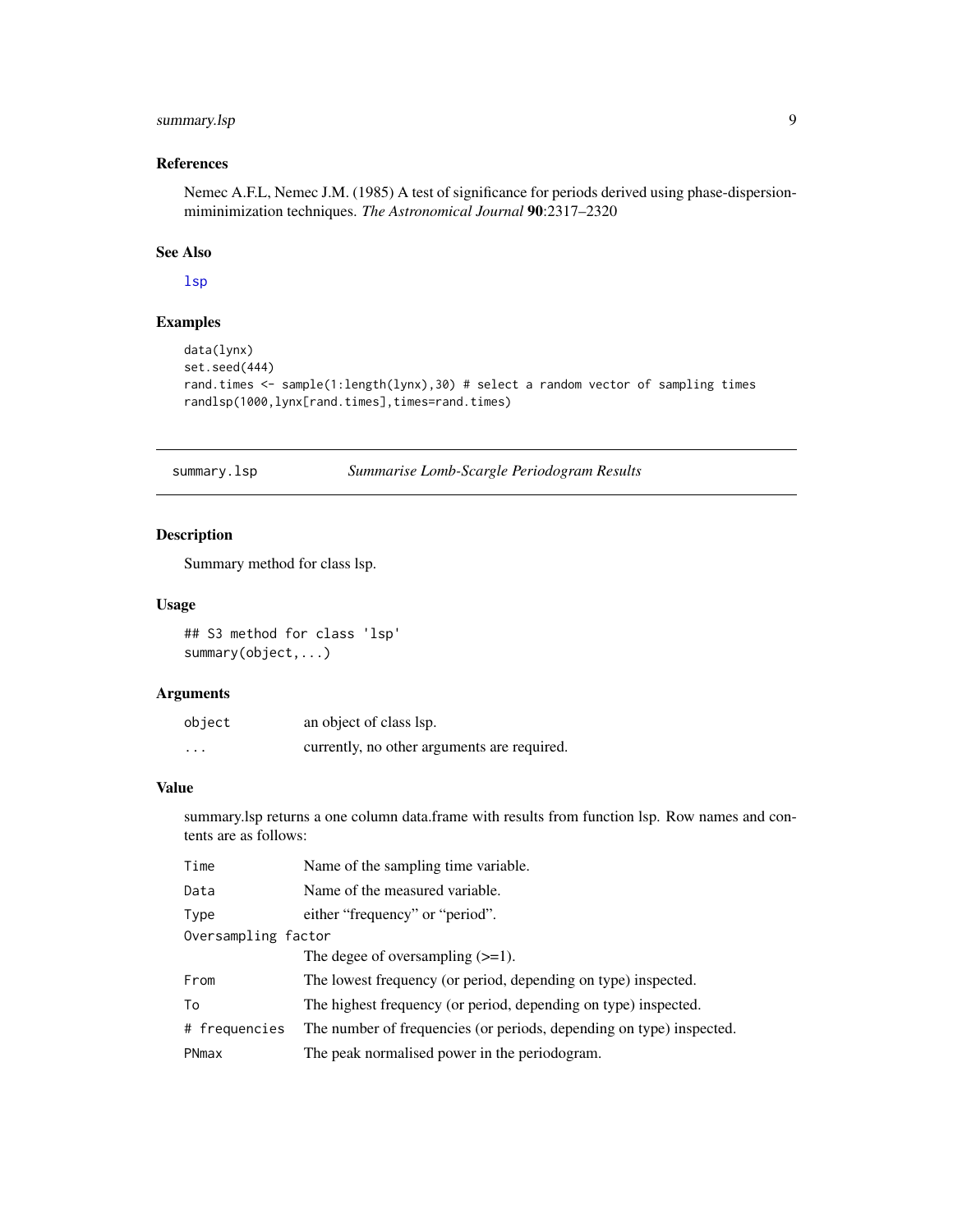<span id="page-9-0"></span>

| At frequency    | The frequency at which PNmax occurred.                                                        |
|-----------------|-----------------------------------------------------------------------------------------------|
| At period       | The period at which PNmax occurred.                                                           |
| P-value (PNmax) |                                                                                               |
|                 | The probability that PNmax occurred by chance, computed from the exponential<br>distribution. |

# Author(s)

Thomas Ruf <thomas.ruf@vetmeduni.ac.at>

#### See Also

[lsp](#page-2-1)

# Examples

```
data(lynx)
summary(lsp(lynx))
```
summary.randlsp *Summarise Randomised Lomb-Scargle Periodogram Results*

# Description

Summary method for class randlsp.

# Usage

```
## S3 method for class 'randlsp'
summary(object,...)
```
# Arguments

| object   | an object of class randlsp.                 |
|----------|---------------------------------------------|
| $\cdots$ | currently, no other arguments are required. |

#### Value

summary.randlsp returns a one column data.frame with results from function randlsp. Row names and contents are as follows:

| Time         | Name of the sampling time variable.                            |
|--------------|----------------------------------------------------------------|
| Data         | Name of the measured variable.                                 |
| Type         | either "frequency" or "period".                                |
| Oversampling | The degee of oversampling $(>=1)$ .                            |
| From         | The lowest frequency (or period, depending on type) inspected. |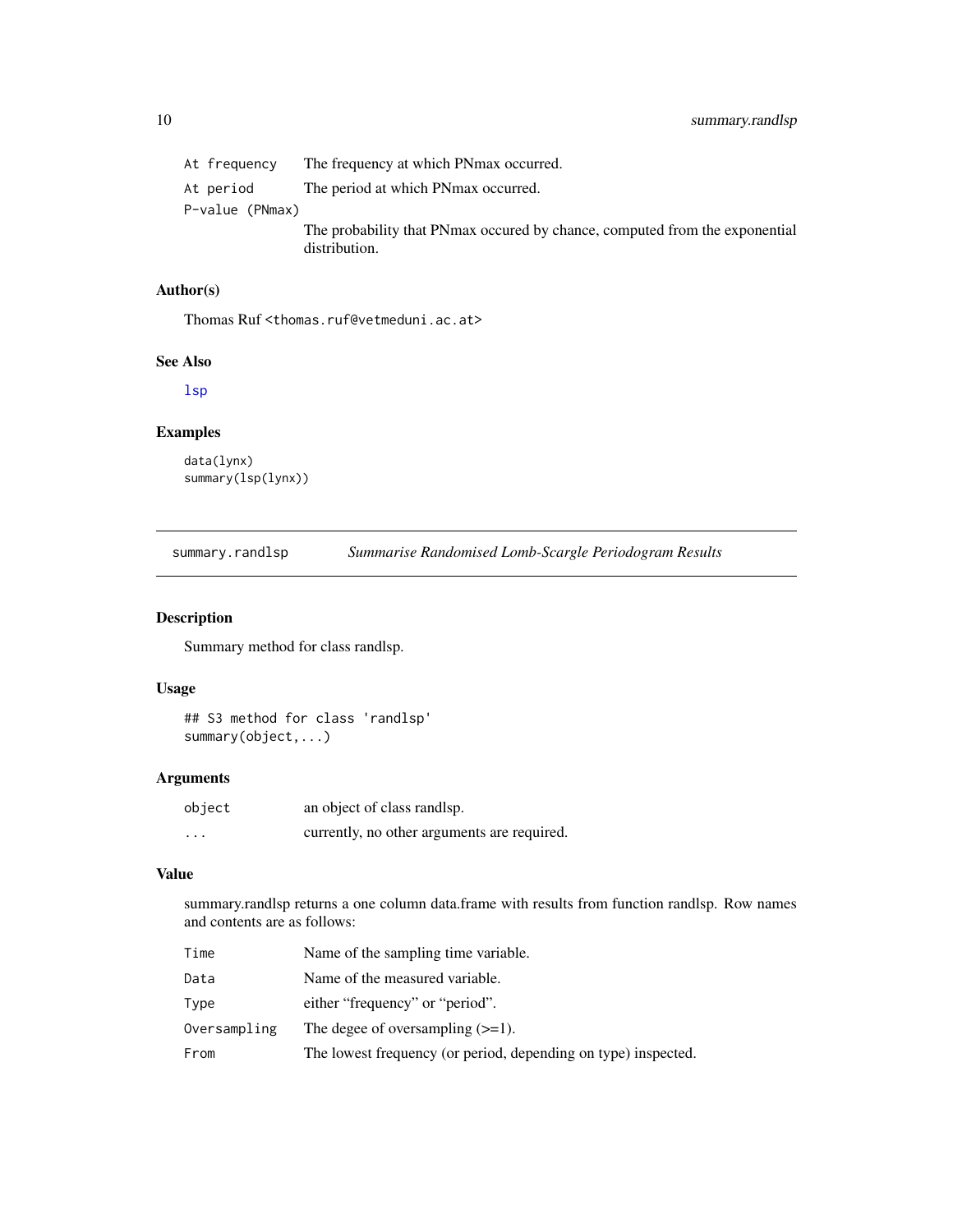# <span id="page-10-0"></span>summary.randlsp 11

| To              | The highest frequency (or period, depending on type) inspected.                                |
|-----------------|------------------------------------------------------------------------------------------------|
| # frequencies   | The number of frequencies (or periods, depending on type) inspected.                           |
| PNmax           | The peak normalised power in the periodogram.                                                  |
| At frequency    | The frequency at which PN max occurred.                                                        |
| At period       | The period at which PNmax occurred.                                                            |
| Repeats         | The number of randomisations.                                                                  |
| P-value (PNmax) |                                                                                                |
|                 | The probability that PNmax occurred by chance, computed from randomising<br>the data sequence. |

# Author(s)

Thomas Ruf <thomas.ruf@vetmeduni.ac.at>

# See Also

# [randlsp](#page-6-1)

# Examples

data(lynx) summary(randlsp(500,lynx))